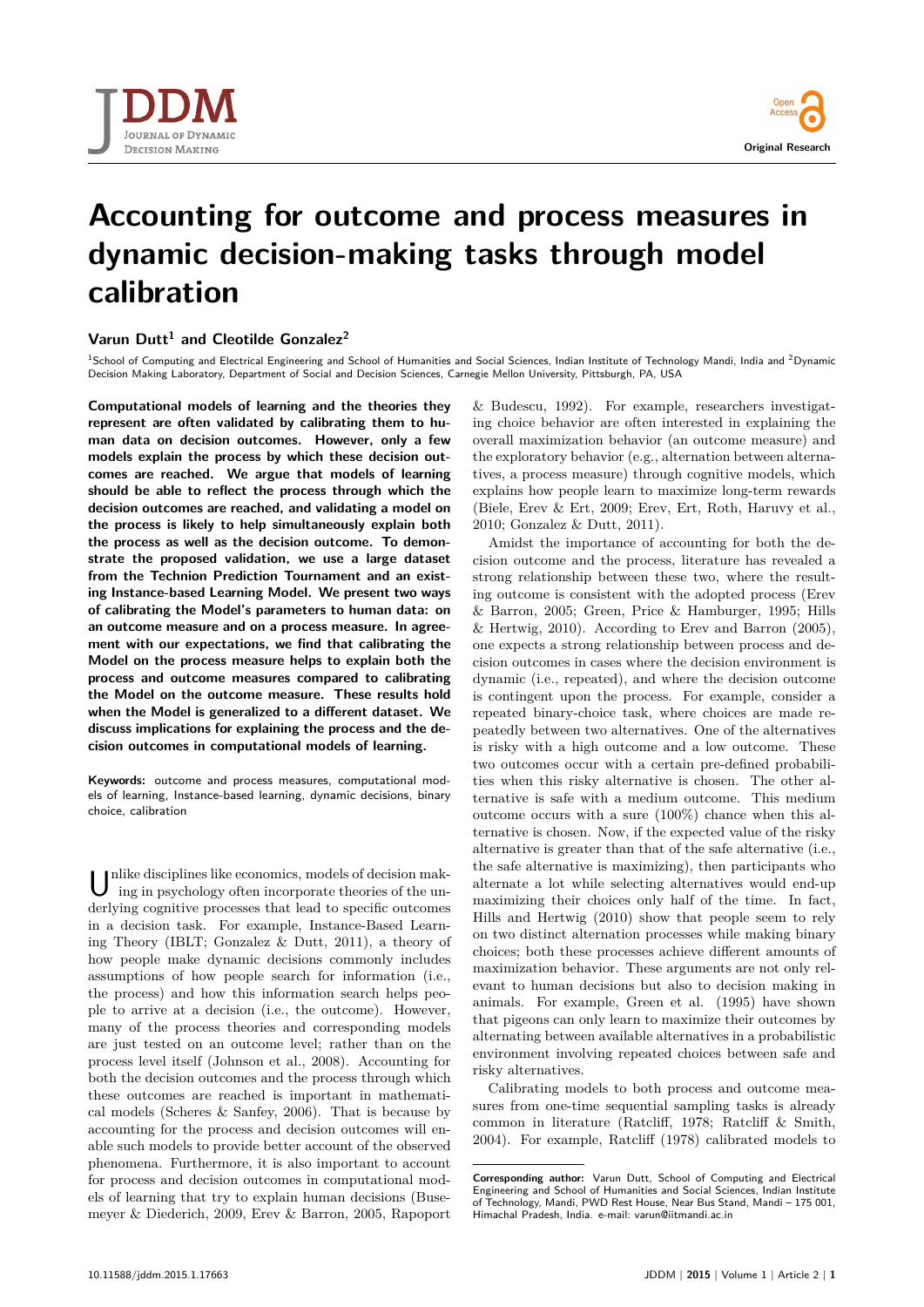both outcome and process measures in an old-new recognition memory task. In this task, the outcome measure was proportion of correct responses and the process measure was the accumulation of evidence to a threshold for making a response. In fact, calibrating models to both outcome and process measures in one-time choice tasks is so commonthat a suite of software called Diffusion Model Analysis Toolbox (DMAT, [Vandekerckhove & Tuerlinckx,](#page-7-0) [2007\)](#page-7-0) has been recently developed for this purpose.

In contrast, to the authors' best knowledge, except for one study (mentioned below) no one has explicitly calibrated models to outcome and process measures simultaneously in dynamic decision making tasks [\(Johnson, Schulte-](#page-7-0)[Mecklenbeck & Willemsen, 2008\)](#page-7-0). [Johnson et al. \(2008\)](#page-7-0) demonstrated via computational modeling that the priority heuristic, which provides a novel account of how people make risky choices, captures the decision outcomes; yet, this heuristic fails to account for the process measures. The general finding is that although certain behavioral results reveal a strong connection between the decision outcome and the process, existing models of learning in dynamic decision tasks rarely show any relationship between them [\(Dember & Fowler, 1958; Erev & Barron, 2005; Erev, Ert,](#page-7-0) [Roth, Haruvy et al., 2010; Rapoport & Budescu, 1992;](#page-7-0) [Rapoport, Erev, Abraham & Olson, 1997; Tolman, 1925\)](#page-7-0). For example, although the outcome results (i.e., maximization) in a symmetrical zero-sum matching pennies game were consistent with predictions from a reinforcementlearning algorithm, process results (i.e., alternations between alternatives) could not be accounted for by the algorithm [\(Erev & Barron, 2005; Rapoport & Budescu, 1992\)](#page-7-0). Similarly, according to [Johnson et al. \(2008\),](#page-7-0) the priority heuristic, a strategy to account for risky choices, fails to account for the process measures in dynamic decision tasks.

In one study, [Gonzalez and Dutt \(2011\)](#page-7-0) have calibrated cognitive models in the sampling paradigm (a dynamic task), where participants are asked to sample options free of cost before making a consequential choice for real. [Gon](#page-7-0)[zalez and Dutt \(2011\)](#page-7-0) demonstrate that a computational model based upon the IBLT [\(Gonzalez, Lerch & Lebiere,](#page-7-0) [2003\)](#page-7-0), ("IBL model" hereafter), when calibrated on the outcome measure, was able to also explain the process measure better than the best models known in two different experimental paradigms. [Gonzalez and Dutt \(2011\)](#page-7-0) however, did not calibratetheir model on the process measure as well. Thus, it remains unclear what effect calibrating a model to the process measure compared to the outcome measure has on the model predictions of both these measures. In general, one expects the decision outcome to be the result of the process [\(Johnson et al., 2008\)](#page-7-0). Thus, calibrating models on process measures rather than outcome measures should have benefits in explaining both these measures at the same time.

Although it is hard to find models calibrated to outcome and process measures in dynamic tasks, past studies have made certain qualitative predictions of dynamic decision models [\(Busemeyer, 1985; Hertwig, Barron, Weber](#page-7-0) [& Erev, 2004; Lee, Zhang, Munro & Steyvers, 2011\)](#page-7-0) on outcome and process measures. However, a quantitative empirical investigation of these models on both these measures is something currently lacking and much needed in literature. This paper makes a contribution in this area by investigating the benefit of calibrating cognitive models to outcome and process data in a dynamic decision task.

In this paper, we evaluate the role of calibrating a com-

putational model to either the decision outcome or the process in explaining and predicting both these measures. Specifically, we calibrate an IBL model [\(Gonzalez & Dutt,](#page-7-0) [2011\)](#page-7-0), to a risk-taking measure (decision outcome) or an alternation measure (process), and evaluate the model fits to human data (through parameter calibration in a dataset) and predictions (through generalization in a dataset different from calibration). Given the hypothesized benefits of calibrating models on process measures [\(Camerer & Ho,](#page-7-0) [1999; Suppes & Atkinson 1959\)](#page-7-0), we expect that the IBL model being calibrated to the alternation measure would improve its explanation about both the risk-taking and alternations compared to when it is calibrated on the risktaking measure. We use two large human datasets, estimation and competition, that were collected for the 2008 Technion Prediction Tournament (TPT [\(Erev, Ert, Roth,](#page-7-0) [Haruvy et al., 2010\)](#page-7-0). The choice of TPT datasets is because the main focus of the tournament was on outcome measures, where no attention was given to process measures [\(Erev, Ert, Roth, Haruvy et al., 2010\)](#page-7-0). That is because it was felt that paying less attention to the process measures can actually help the prediction of the outcome measures [\(Erev & Haruvy, 2005; Estes, 1962\)](#page-7-0), which is contrary to the hypothesis under test in this paper. Thus, this dataset becomes an ideal choice for testing a processmeasure calibrated model's ability to perform on the outcome measure. In what follows, we first discuss the role of the calibration process in computational models. Next, we present the effects of calibrating an existing IBL model on the outcome measure or the process measure on the explanations and predictions of one or both measures in the TPT's datasets. We close this paper by discussing the role of model calibration to account for both the process and decision outcomes.

The Role of Model Calibration in Explaining Different Measures of Performance Calibrating a model to human data means finding the values of its parameters that minimize the deviation between model's predictions and observations on a dependent measure. In the TPT, several influential m[o](#page-1-0)dels<sup>1</sup> of learning in binary choice were calibrated and evaluated on only the outcome measure (risk-taking) and not on the process measure (alternations). These models were able to account for risk-taking very well; however, many of them did not provide any way of computing the alternations [\(Gonzalez & Dutt, 2011\)](#page-7-0). In fact, most of the competing models did not provide any way to explain the learning process (see an extended discussion about these models in [Gonzalez and Dutt \(2011\)\)](#page-7-0). For example, a number of models submitted to the TPT used prospect theory [\(Tversky & Kahneman, 1992\)](#page-7-0), to predict choices based upon calibrated mathematical functions. Prospect Theory does not provide any mechanism that would predict the sequential selection of options over time. In fact, only a few recent models of repeated binary-choice may account for both the risk-taking and alternation measures simultaneously: One of these models is the Inertia Sampling and Weighting (I-SAW) model [\(Chen et al., 2011;](#page-7-0) Nevo & Erev, 2012; [Erev, Ert, Roth, Haruvy et al., 2010\)](#page-7-0) and the other is an IBL model [\(Gonzalez & Dutt, 2011; Gonzalez, Dutt &](#page-7-0) [Lejarraga, 2011; Lejarraga, Dutt & Gonzalez, 2012\)](#page-7-0). However, these models were calibrated on both the outcome and process measures at the same time, which makes it

<span id="page-1-0"></span><sup>1</sup>Some of these models included the two-stage sampler model, the normalized reinforcement learning with inertia model, and the explorative sampler with recency model [\(Erev, Ert, Roth,](#page-7-0) [Haruvy et al., 2010\)](#page-7-0)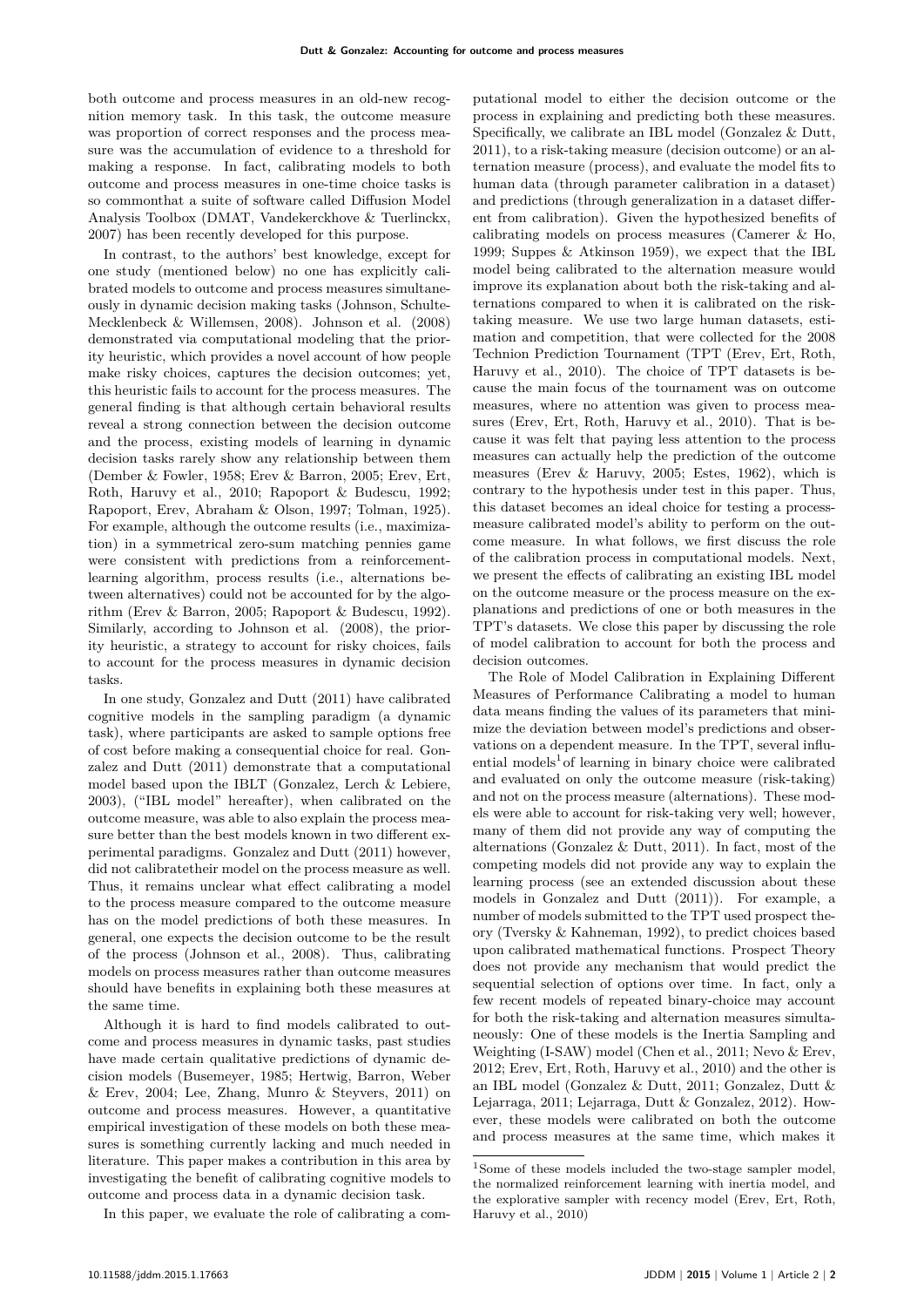difficult to evaluate the utility of calibrating models to one of these measures.

We expect that calibrating a model to the process measure should generally be beneficial for the model's ability to explain both the process and outcome measures upon generalization to novel conditions. Next, we provide details about the TPT datasets that we use to evaluate the IBL model.

# **Method**

# **Risk-taking and Alternations in Technion Prediction Tournament**

Competing models submitted to the TPT were evaluated according to the generalization criterion method [\(Busemeyer & Wang, 2000\)](#page-7-0), by which models were calibrated on choices made by participants in 60 problems (the estimation set) and later tested in a new set of 60 problems (the competition set) with the parameters obtained from the calibration process in the estimation set. The generalization criterion method was believed to be a true test for models to explain observed choice decisions. Although the TPT involved three different experimental paradigms, we only use data from the "E-repeated" paradigm that involved consequential choices in a repeated binary-choice task with immediate outcome feedback on the chosen alternative. For each of the 60 problems in the estimation and competition sets in this paradigm, a sample of 100 participants was randomly assigned into 5 groups of 20 participants each, and each group completed 12 of the 60 problems. Each participant was instructed to repeatedly and consequentially select between two unlabeled buttons on a computer screen in order to maximize long-term rewards for a block of 100 trials per problem (this end point was not known to participants). One button was associated with a risky alternative and the other button with a safe alternative. Selecting an alternative, safe or risky, generated an outcome for the selected alternative (thus, the foregone outcome on the unselected alternative was not shown). The selection of the alternative with the higher expected value, which could be either the safe or risky button, would maximize a participant's long-term rewards. Therefore, choosing a maximizing alternative across all the repeated trials would constitute the optimal strategy in the task. Other details about the E-repeated paradigm are reported in [Erev, Ert, Roth,](#page-7-0) [Haruvy et al. \(2010\).](#page-7-0)

The models submitted to the TPT were not provided with human data for alternation between options (i.e., the A-rate or the process measure), and they were evaluated only according to their ability to account for the risk-taking behavior (i.e., the R-rate or the outcome measure) [\(Erev, Ert, Roth, Haruvy et al., 2010\).](#page-7-0) We calculated the A-rate for analyses of alternations from the TPT data (see results in [Gonzalez and Dutt,](#page-7-0) [2011\)](#page-7-0). First, alternations are either coded as 1s, the respondent switched from making a risky or safe choice in the last trial to making a safe or risky choice in the

current trial; or they are coded as 0s, the respondent simply repeated the last trial's choice. The proportion of alternations in each trial is computed by averaging the alternations over 20 participants per problem and the 60 problems in each dataset. The R-rate is the proportion of risky choices in each trial averaged over 20 participants per problem and the 60 problems in each dataset. A problem is defined as consisting of two alternatives, risky and safe. In the risky alternative, there are two possible outcomes, high and low, where the occurrence of these outcomes is determined by corresponding probability value. In the safe alternative, there is one possible outcome, medium, where this outcomes occurs with a 100% chance. For calculating the A-rate and R-rate, the averaging is done over 20 participants as this many participants were collected in the TPT [\(Erev, Ert, Roth, Haruvy et al.,](#page-7-0) [2010\)](#page-7-0).

Figure [1](#page-3-0) shows the overall R-rate and A-rate over 99 trials from trial 2 to trial 100 in the estimation and competition sets. As seen in both of these datasets, the R-rate is relatively constant across trials, in contrast to the sharp decrease in the A-rate. The sharp decrease in the A-rate shows a transition in the pattern of information-search across trials [\(Gonzalez & Dutt,](#page-7-0) [2011\)](#page-7-0). Overall, these R-rate and A-rate curves suggest that risk-taking remains relatively steady across trials, while they learn to alternate less and choose one of the two alternatives more often. Thus, the A-rate (process) is more dynamic compared to the R-rate (decision outcome) and due to these differences it is likely to be harder for a model to account for the A-rate compared to the R-rate. We use the R-rate and Arate curves in Figure [1](#page-3-0) to evaluate the role of model calibration ahead in this paper.

# **An Instance-based Learning Model of Repeated Binary-choice**

IBLT [\(Gonzalez et al., 2003\)](#page-7-0) has been used as the basis for developing computational models that capture human behavior in a wide variety of dynamic decision making tasks. These include dynamically-complex tasks like the water purification plant task [\(Gonzalez](#page-7-0) [& Lebiere, 2005; Gonzalez et al., 2003; Martin, Gonza](#page-7-0)[lez & Lebiere, 2004\)](#page-7-0), training paradigms of simple and complextasks [\(Gonzalez, Best, Healy, Bourne & Kole,](#page-7-0) [2010\)](#page-7-0), simple stimulus-response practice and skill acquisition tasks [\(Dutt, Yamaguchi, Gonzalez & Proc](#page-7-0)[tor, 2009\)](#page-7-0) and repeated binary-choice tasks [\(Gonzalez](#page-7-0) [& Dutt, 2011; Gonzalez et al., 2011; Lebiere, Gonzalez](#page-7-0) [& Martin, 2007; Lejarraga et al., 2012\)](#page-7-0) among others. The different computational applications of IBLT illustrate its generality and ability to capture decisions from experience in multiple contexts.

A recent IBL model has showcased the theory's robustness across multiple choice tasks: A probabilitylearning task, a repeated binary-choice task with fixed probabilities, and a repeated binary-choice task with changing probabilities [\(Lejarraga et al., 2012\)](#page-7-0). We use this model to evaluate the effects of model cali-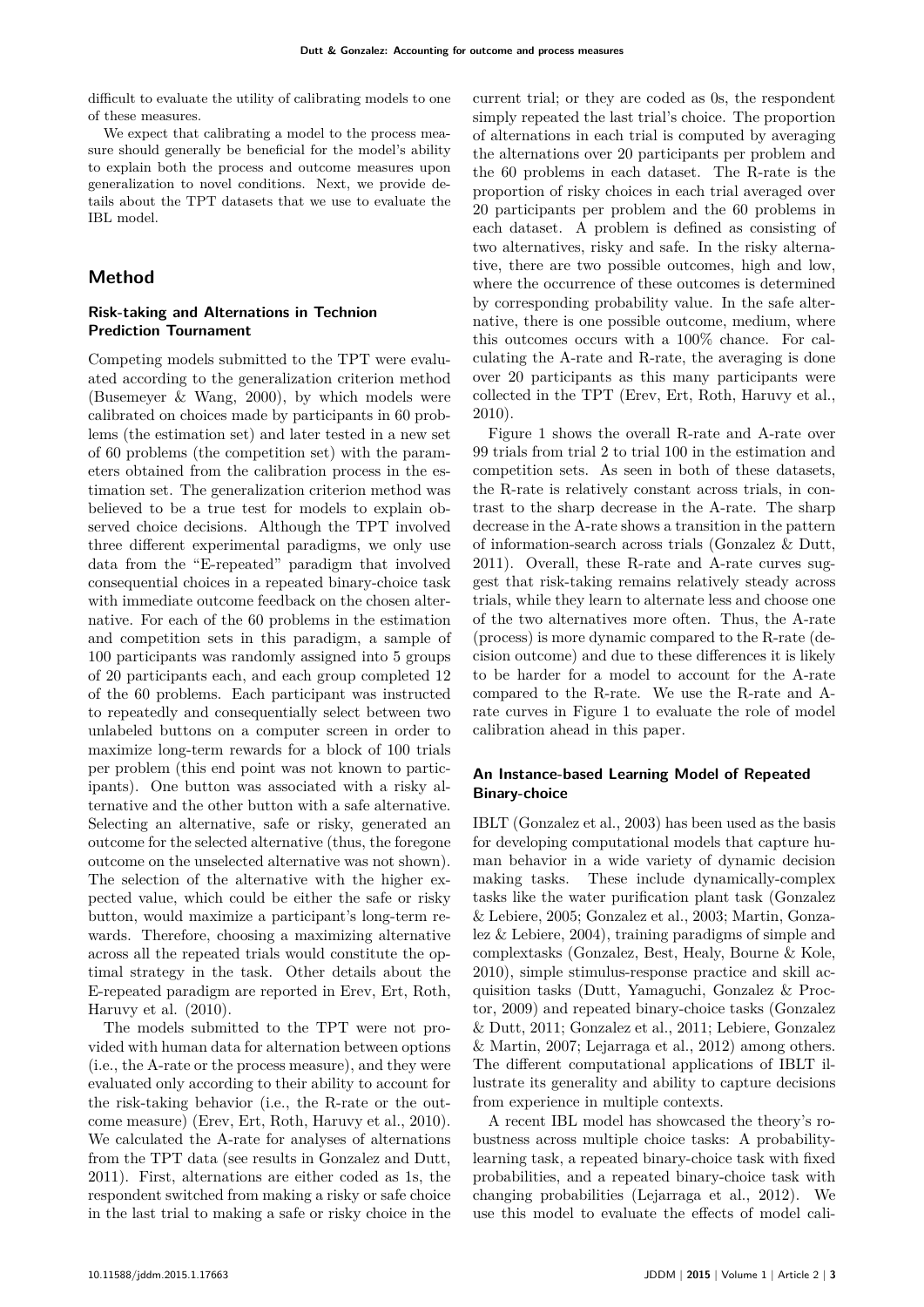<span id="page-3-0"></span>

**Figure 1.** (A) The R-rate and A-rate across trials observed in human data in the estimation set of the TPT between trial 2 and trial 100. (B) The R-rate and A-rate across trials observed in human data in the competition set of the TPT between trial 2 and trial 100.

bration to different outcome or process measures. The model's formulations and decision-making process are further explained in other publications [\(Gonzalez &](#page-7-0) [Dutt, 2011; Lejarraga et al., 2012\)](#page-7-0) and summarized in the Appendix. This model makes choice selections between alternatives in a trial by comparing the weighted averages of observed outcomes on each alternative called "blended values." A blended value for an alternative, safe or risky, is a function of the probability of retrieving instances from memory multiplied by their respective outcomes that have been observed on previous selections of the alternative [\(Lebiere, 1999;](#page-7-0) [Lejarraga et al., 2012\)](#page-7-0). Each instance consists of a label that identifies a decision alternative in the task and the outcome obtained. For example, (risky, \$32) is an instance where the decision was to choose the risky alternative and the outcome obtained was \$32. The probability of retrieving an instance from memory, which is used to compute the blended value, is a function of its activation [\(Anderson & Lebiere, 1998\)](#page-7-0). Each observed outcome (represented by a corresponding instance in memory) has an activation value that is a function of the recency and frequency of observing the outcome plus a noise term. This simplified activation equation has shown to be sufficient at explaining human choices in several experiential tasks [\(Gonzalez](#page-7-0) [& Dutt, 2011; Lejarraga et al., 2012\)](#page-7-0). The activation is influenced by the decay parameter , which captures the rate of forgetting or the reliance on recency and frequency of observing outcomes. The higher the value of the parameter, the greater is the model's reliance on outcomes experienced recently. The activation is also influenced by a noise parameter that is important for capturing the variability in human behavior from one participant to another. IBL borrows and s parameters and the activation equation from a popular cognitive framework called ACT-R (Atomic Components of Thought – Rational; [Anderson & Lebiere, 1998\)](#page-7-0). However, unlike ACT-R where and s parameters are kept fixed, we calibrate the values of these parameters in the IBL model to account for choices in human data. The model equations for blending and activation are included in the Appendix.

# **Results**

## **Model Calibration to Different Measures**

We used a genetic algorithm program to calibrate the model's parameters to minimize the mean squared deviation (MSD) between its predictions and the observed average A-rate per problem or the average Rrate per problem. The average R-rate per problem and the average A-rate per problem were computed by averaging the risky choices and alternations in each problem over 20 participants per problem and 100 trials per problem (for a problem's definition, please see the description above). Later, the MSDs were calculated across the 60 estimation set problems by using the average R-rate per problem and by the average A-rate per problem from the model and human data. For calibration, both the *s* and the *d* parameters were varied between 0.0 and 10.0 and the genetic algorithm was run for 500 generations (crossover rate  $= 50\%$ ; mutation rate  $= 10\%$ . The assumed range of variation for the *s* and *d* parameters and the number of generations in the genetic algorithm is large, and it ensures that the optimization process does not miss the minimum MSD value due to a small range of parameter variation (for more details about genetic algorithm optimization, please see [Gonzalez & Dutt, 2011\)](#page-7-0). We calibrated the IBL model separately on the R-rate and the A-rate measures, and the optimized values of the *d* and *s* parameters were determined for each calibration.

The model calibrated on the R-rate produced the smallest MSD for  $d = 5.00$  and  $s = 1.50$ . These parameters have the same optimal values as reported by Lejarraga et al. (2012), who had also calibrated this IBL model on the R-rate measure on the same dataset. As documented by Lejarraga et al. (2012), the value of both the *d* and *s* parameters is high compared to the ACT-R default values of  $d = 0.5$  and  $s = 0.25$ (Anderson & Lebiere, 1998). Furthermore, the model calibrated on the A-rate produced the smallest MSD for  $d = 9.74$  and  $s = 0.96$ . Thus, calibrating the model on the A-rate produces a greater value for the *d* parameter and a slightly smaller value for the s parameter. The greater *d* parameter value suggests a high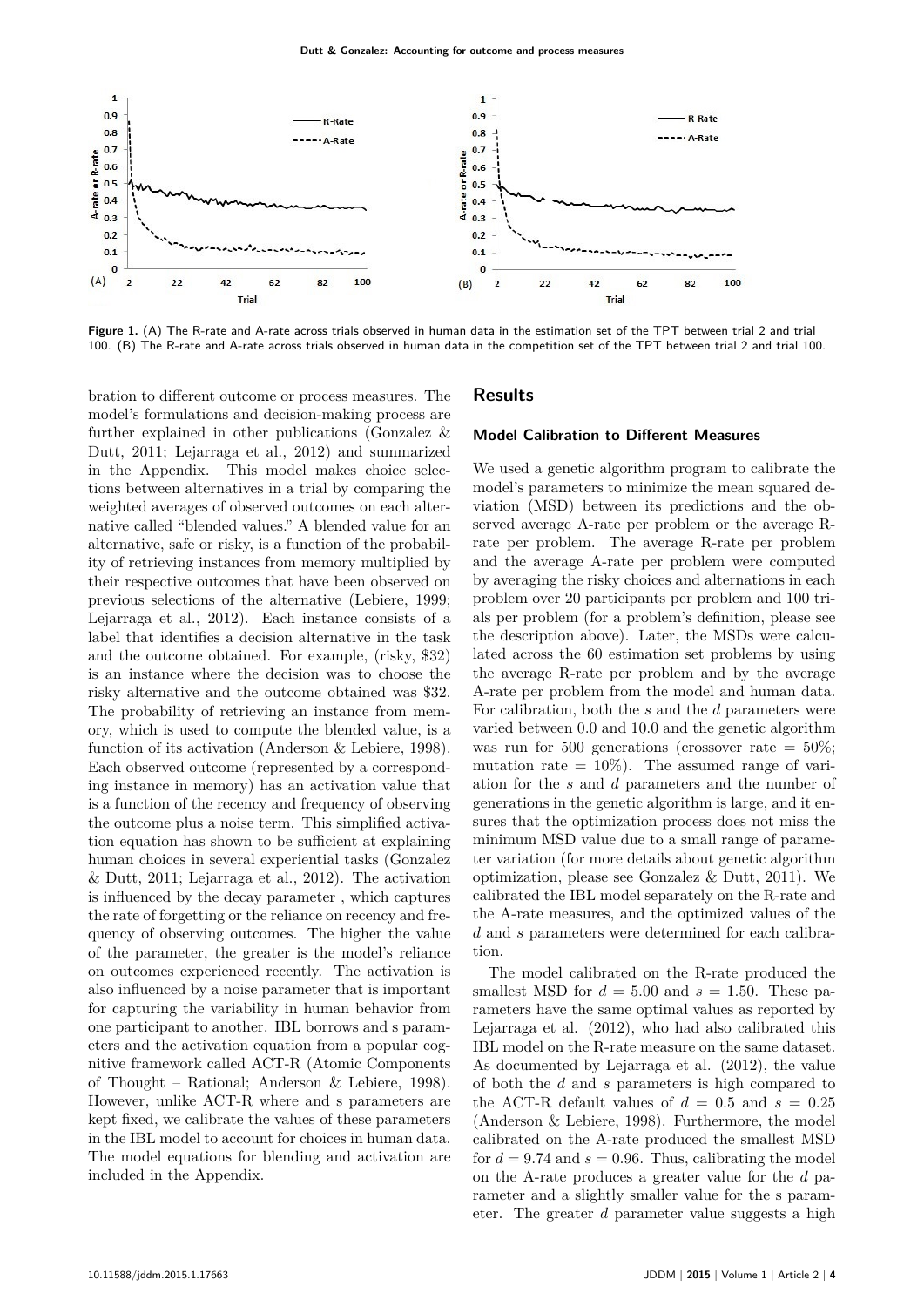dependency on recently experienced outcomes to make choice decisions.

Figure [2](#page-4-0) shows the MSDs for the R-rate and the Arate from the IBL model that was calibrated on the Rrate or the A-rate in the estimation set. When model parameters were calibrated on the R-rate (i.e.,  $d = 5.0$ ) and  $s = 1.5$ , the model explained the R-rate quite well (MSD  $= 0.008$ ), but it explained the A-rate less well ( $MSD = 0.063$ ). Thus, the model explains the outcome measure well when calibrated on the outcome measure; but, it explains the process measure less well. In contrast, when the IBL model parameters are calibrated on the A-rate, the model explains the A-rate much better (MSD=0.002) and the resulting R-rate also relatively well (MSD  $= 0.023$ ). Thus, the benefit of calibrating the model on the A-rate measure  $(=$ 0.061) is larger than the detriment of calibrating the model on the R-rate measure  $(= 0.015)$ . Overall, these results show that by calibrating the IBL model to the process measure, one is able to explain both the process and outcome measures better than by calibrating the IBL model to the outcome measure. Thus, these results suggest that the components of the IBL model are good representations of the A-rate process and well as the R-rate decision outcomes, especially when accounting for the A-rate is more challenging than the R-rate because the A-rate is more dynamic than the R-rate [\(Gonzalez & Dutt, 2011\)](#page-7-0).

<span id="page-4-0"></span>

**Figure 2.** The MSD for the R-rate per problem and A-rate per problem in the estimation set of the TPT. The model was either calibrated on the R-rate per problem or calibrated on the A-rate per problem in the estimation set. The calibrated values of the *d* and *s* parameters obtained for each measure(R-rate or A-rate per problem) have been shown in brackets.The differences for calibrating with A-rate measure(respective R-rate measure) are shown by two vertical arrows.

Figure [3](#page-5-0) presents the human and model R-rate and A-rate across trials when the model was calibrated to the R-rate (Figure 3A) and when it was calibrated to the A-rate (Figure 3B). Here, it can be observed how the model explains the human learning data better for the measure used to calibrate the model.

## **Generalizing the Calibrated IBL model to the Competition set**

The demonstration that calibrating a model to a process measure helps explain both the process and outcome measures is an important way to corroborate the consistency of predictions from cognitive models. A robust model should be able to explain the learning process, as well as the outcomes resulting from that very process.

According to [Lebiere, Gonzalez, and Warwick](#page-7-0) [\(2009\),](#page-7-0) models that explain only the outcome and not the process behavior might find it difficult to generalize their predictions to novel conditions. Here, we used the generalization criterion test [\(Ahn, Busemeyer, Wa](#page-7-0)[genmakers, & Stout, 2009; Busemeyer & Wang, 2000\)](#page-7-0), to investigate the predictions that the different calibration procedures can make in novel data sets: We ran the calibrated models in novel conditions to evaluate and compare performance. The model calibrated to the TPT's estimation set on the R-rate or the A-rate was generalized to TPT's competition set by keeping the same parameter values that were derived during calibration. The model was run using 20 participants per problems and 60 problems in the competition set. There were different sets of problems used between the estimation and competition sets. Also, these problems were run as part of two separate experiments involving different human participants. Given these differences, one expects poorer performance from both the models in the competition set compared to the estimation set. However, as the algorithm used to generate problems in the competition set was same as that used to generate problems in the estimation set, one also expects both models to showcase results that are similar to those found for the estimation set: The model calibrated to the process measure is able to explain both the process and outcome measures better than the model calibrated to the outcome measure.

Figure [4](#page-5-1) shows the resulting MSDs from generalizing the IBL model to the competition set. The model that was calibrated on the estimation set's R-rate resulted in the best predictions for the same measure in the competition set  $(MSD = 0.006)$ ; however, its predictions for the A-rate were relatively inferior  $(MSD =$ 0.074). Furthermore, the model that was calibrated on the A-rate resulted in the best predictions for the same measure in the competition set  $(MSD = 0.006)$  with reasonably good predictions for the R-rate (MSD = 0.032). Thus, again the improvement in MSD for the A-rate is larger than  $(= 0.068)$  the decrement in the MSD for the R-rate  $(= 0.026)$ . Also note that the results in competition set (Figure [4\)](#page-5-1) generate poorer performance (higher MSDs) from the models, in general, compared to those in the estimation set (Figure [2\)](#page-4-0).

As in the estimation set, these results translate to the process of learning over trials (see Figure [5\)](#page-6-0). The model's predictions for the measure on which it was calibrated to in the estimation set are the best. The model that was calibrated on the R-rate in the estimation set predicted the R-rate better than the A-rate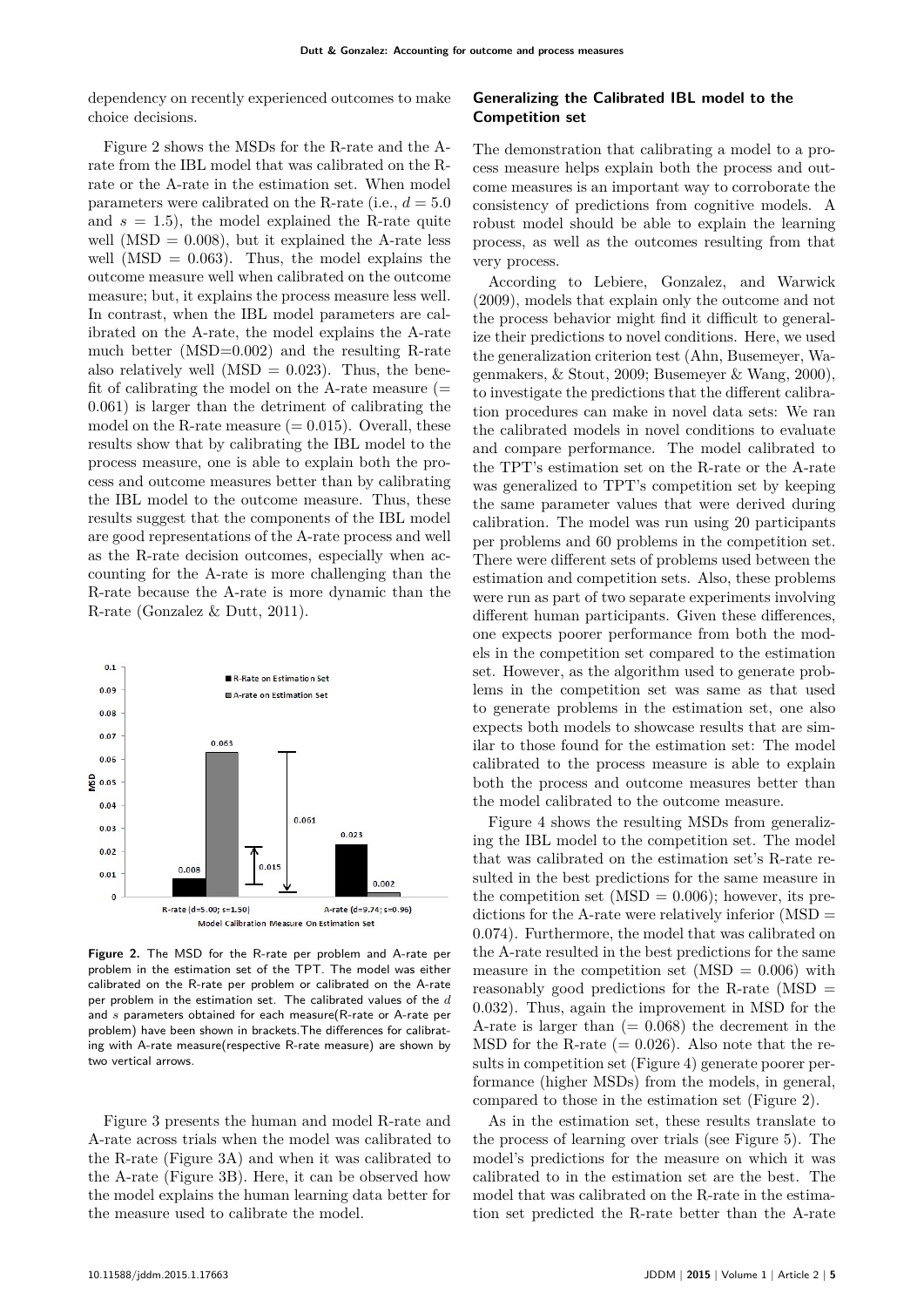<span id="page-5-0"></span>

**Figure 3.** The R-rate and A-rate across trials predicted by the IBL model and that observed in human data in the TPT's estimation set. Panels A and B show the results of calibrating the IBL model to the R-rate per problem and the A-rate per problem, respectively.

<span id="page-5-1"></span>

**Figure 4.** The MSD for the R-rate per problem and A-rate per problem in the competition set of the TPT. The model was either calibrated on the R-rate per problem or calibrated on the A-rate per problem in the estimation set. The calibrated values of the *d* and *s* parameters obtained for each measure (R-rate or A-rate per problem)in the estimation set have been shown in brackets. The differences for calibrating with A-rate measure (respective R-rate measure) are shown by two vertical arrows.

(Figure 5A); however, the model that was calibrated on the A-rate in the estimation set predicted both the R-rate and A-rate over time quite well (Figure 5B).

## **Discussion**

We argue that strong and robust models of human behavior need to explain both the decision outcome and the process from which that outcome came about. We suggest that many models of human behavior, particularly in the context of repeated choice and dynamic decisions from experience, have only focused on predicting outcomes but not the process. Furthermore, most of the existing computational models of experiential decisions explain the decision outcomes, while completely ignoring or failing to account for the process through which these decision outcomes are reached (see a review of models in [\(Gonzalez & Dutt, 2011\)](#page-7-0). This observation is perhaps not a coincidence, because predicting outcome as a result of a process is very challenging [\(Erev & Barron, 2005; Rapoport et al., 1997\)](#page-7-0).

Our findings presented the robustness of explaining and predicting outcome and process measures through an IBL model. We demonstrated a method for finding out a cognitive model's ability in explaining both the process and the decision outcomes. The model's calibration on the process measure reduced the MSD for the A-rate (process) by a large amount without a large deterioration in the MSD for the R-rate (decision outcome). The proposed calibration was also helpful in accounting for both these measures after the model was generalized into a novel condition.

Explaining both the process and decision outcomes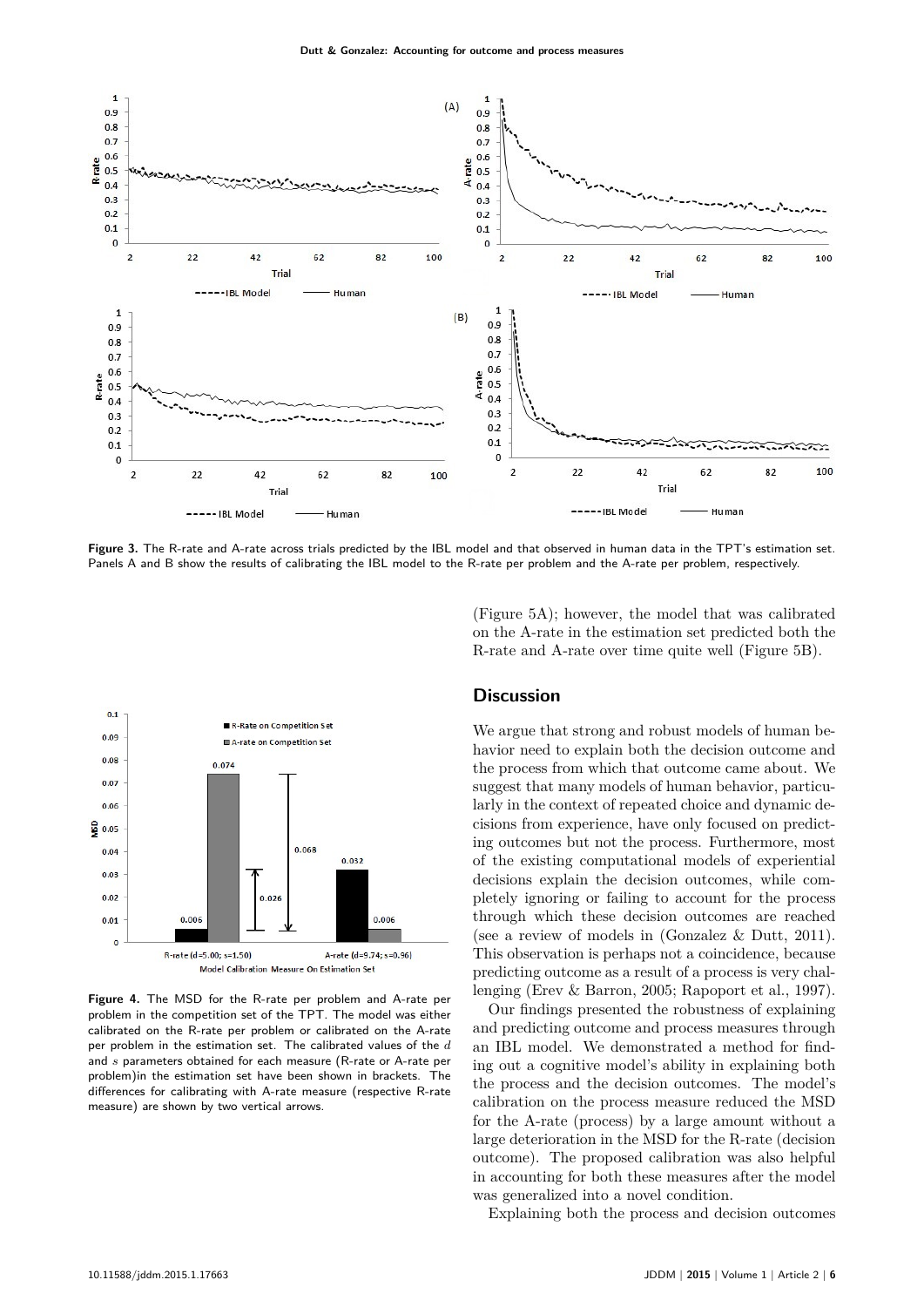<span id="page-6-0"></span>

**Figure 5.** The generalization of the IBL model in the TPT's competition set. (A) The model's parameters were calibrated on the R-rate per problem measure in the TPT's estimation set. (B) The model's parameters were calibrated on the A-rate per problem measure in the TPT's estimation set.

is important, because doing so will improve our understanding of how people maximize long-term goals through the process of sequential choices from experience. Several recent model-comparison competitions have suggested the use of different dependent measures for calibrating models without a clear motivation for choosing one measure over the other. For example, the measure of model evaluation in the TPT was solely risk-taking, i.e., decision outcomes [\(Erev & Barron](#page-7-0) [2005\)](#page-7-0); however, the measure of evaluation in the recently concluded market-entry competition [\(Erev, Ert,](#page-7-0) [& Roth, 2010\)](#page-7-0) was a combination of risk-taking (outcome) and alternations (process). Our analysis suggests that stronger and more robust models of learning should be able to explain both the decision outcomes and the process by which these outcomes came about. Future model comparison efforts should enforce both types of measures.

In this paper, we used one IBL model to showcase the benefits of calibrating models on a process measure compared to an outcome measure. This attempt maybe limited in its ability at present as we only used one model, IBL, on two datasets. However, this attempt does showcase the wider generalizability of the theory, IBLT, which has been used in literature to derive a number of models on a number of decision tasks (please see: [Gonzalez, in press; Gonzalez, 2013](#page-7-0) for more arguments).

As part of our future research, we would like to build on our current finding by calibrating and evaluating models on both the outcome and process measures in

various tasks that differ in their outcome feedback and dynamics. Also, as part of future research, we would like to consider the mutual benefits of calibrating models to both process and decision outcomes especially when there are more than two measures. It would be interesting to observe the extent to which the benefits of calibrating models to different kinds of process measures carries over to different kinds of decision outcomes. In the case there are more than two measures, one could combine multiple process and outcome measures by doing a weighted sum of mean-squared deviations calculated on these measures. One could keep weights at values such that all combining measures are weighted equally during optimization. Furthermore, it would be interesting to observe how calibrating models to the process measures carries over to the outcome measures when the calibration is done at the individual level rather than at the aggregate level. These evaluations would help extend our existing knowledge on this topic and help us explore benefits and limitations for computational models in explaining both the decision outcomes and the process through which these outcomes are reached.

**Acknowledgements:** This research is partially supported by the following funding sources: Defense Threat Reduction Agency (DTRA) grant number: HDTRA1- 09-1-0053 to Dr. Cleotilde Gonzalez; Department of Science and Technology (DST) grant number: SR/CSRI/28/2013(G) to Dr. Varun Dutt. We would also like to thank Dr. Ido Erev of the Technion-Israel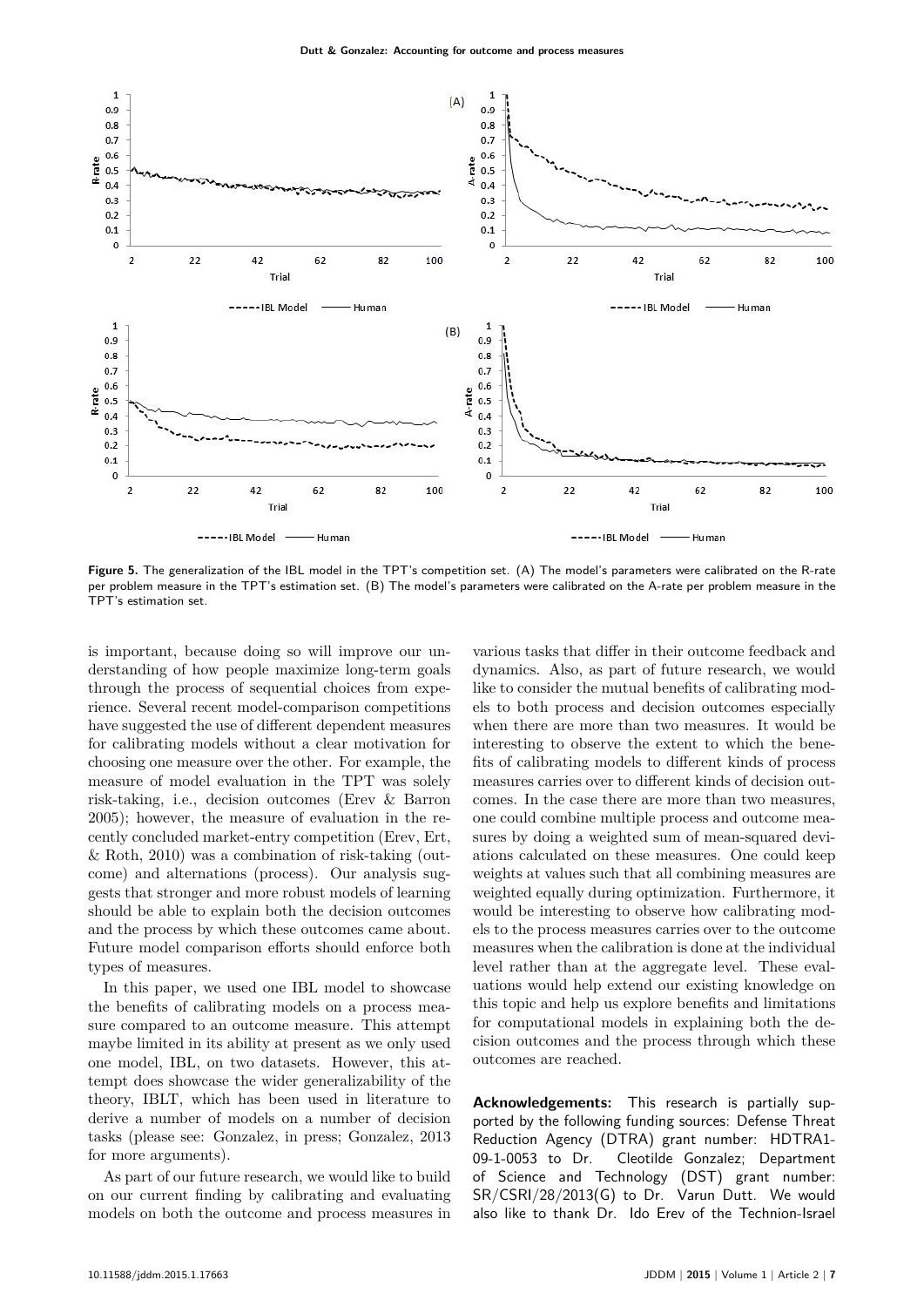Institute of Technology for making the data from the Technion Prediction Tournament available.

**Declaration of conflicting interests:** The authors declare that the research was conducted in the absence of any commercial or financial relationships that could be constructed as a potential conflict of interest.

**Author contributions:** The authors contributed equally to this work.

**Supplementary material:** Supplementary material available online.

**Copyright:** This work is licensed under a Creative Commons Attribution-NonCommercial-NoDerivatives 4.0 International License.

**Citation:** Dutt, V. & Gonzalez, C. (2015). Accounting for outcome and process measures in dynamic decision-making tasks through model calibration. Journal of Dynamic Decision Making, 1, 2. doi:10.11588/jddm.2015.1.17663

**Received:** 15 December 2014 **Accepted:** 13 July 2015 **Published:** 29 September 2015

## <span id="page-7-0"></span>**References**

- Ahn, W. Y., Busemeyer, J. R., Wagenmakers, E. J., & Stout, J. C. (2009). Comparison of decision learning models using the generalization criterion method. Cognitive Science, 32, 1376- 1402. [doi:10.1080/03640210802352992](http://dx.doi.org/10.1080/03640210802352992)
- Anderson, J. R., & Lebiere, C. (1998). The atomic components of thought. Mahwah, NJ: Erlbaum.
- Biele, G., Erev, I., & Ert, E. (2009). Learning, risk attitude and hot stoves in restless bandit problems. Journal of Mathematical Psychology, 53(3), 155-167. [doi:10.1016/j.jmp.2008.05.006](http://dx.doi.org/10.1016/j.jmp.2008.05.006)
- Busemeyer, J. R. (1985). Decision making under uncertainty: A comparison of simple scalability, fixed sample, and sequential sampling models. Journal of Experimental Psychology, 11, 538-564. [doi:10.1037/0278-7393.11.3.538](http://dx.doi.org/10.1037/0278-7393.11.3.538)
- Busemeyer, J. R., & Diederich, A. (2009). Cognitive Modeling. New York, NY: Sage Publications.
- Busemeyer, J. R., & Wang, Y.M. (2000). Model comparison and model selections based on generalization criterion methodology. Journal of Mathematical Psychology, 44(1), 171–189. [doi:10.1006/jmps.1999.1282](http://dx.doi.org/10.1006/jmps.1999.1282)
- Camerer, C., & Ho, T. H. (1999). Experience-weighted attraction learning in normal form games. Econometrica, 67(4), 827-874. Retrieved from:<http://www.jstor.org/stable/2999459>
- Chen, W., Liu, S. Y., Chen, C. H., & Lee, Y. S. (2011). Bounded memory, inertia, sampling and weighting model for market entry games. Games, 2, 187-199. [doi:10.3390/g2010187](http://dx.doi.org/10.3390/g2010187)
- Dember, W. N., & Fowler, F. (1958). Spontaneous alternation behavior. Psychological Bulletin, 55, 412–428. [doi:10.1037/h0045446](http://dx.doi.org/10.1037/h0045446)
- Dutt, V., Yamaguchi, M., Gonzalez, C., & Proctor, R.W. (2009). An Instance-Based Learning model of stimulus-response compatibility effects in mixed location-relevant and location-irrelevant tasks. In A. Howes, D. Peebles, R. Cooper (Eds.), 9th International Conference on Cognitive Modeling – ICCM2009. Manchester, UK. Retrieved from: [http://act-r.psy.cmu.edu/wordpress/](http://act-r.psy.cmu.edu/wordpress/wp-content/uploads/2012/12/863paper115.pdf) [wp-content/uploads/2012/12/863paper115.pdf](http://act-r.psy.cmu.edu/wordpress/wp-content/uploads/2012/12/863paper115.pdf)
- Erev, I., & Barron, G. (2005). On adaptation, maximization and reinforcement learning among cognitive strategies. Psychological Review, 112(4), 912-931. [doi:10.1037/0033-295X.112.4.912](http://dx.doi.org/10.1037/0033-295X.112.4.912)
- Erev, I., Ert, E., & Roth A. E. (2010). A choice prediction competition for market entry games: An introduction. Games, 1(2), 117-136. [doi:10.3390/g1020117](http://dx.doi.org/10.3390/g1020117)
- Erev, I., Ert, E., Roth, A. E., Haruvy, E., Herzog, S. M., Hau, R., Hertwig, R., Stewart, T., West, R., & Lebiere, C. (2010). A choice prediction competition: Choices from experience and from description. Journal of Behavioral Decision Making, 23(1), 15-47. [doi:10.1002/bdm.683](http://dx.doi.org/10.1002/bdm.683)
- Erev, I., & Haruvy, E. (2005). Generality, Repetition, and the Role of Descriptive Learning Models. Journal of Mathematical Psychology, 49(5), 357-371. [doi:10.1016/j.jmp.2005.06.009](http://dx.doi.org/10.1016/j.jmp.2005.06.009 )
- Estes, W. K. (1962). Learning theory. Annual Review of Psychology, 13, 107-144. [doi:10.1146/annurev.ps.13.020162.000543](http://dx.doi.org/10.1146/annurev.ps.13.020162.000543)
- Gonzalez, C. (in press). Decision Making: A Cognitive Science Perspective. Chapter 6 (pp. TBD). In Chipman, S. (Ed.), The Oxford Handbook of Cognitive Science. New York, NY: Oxford University Press.
- Gonzalez, C. (2013). The boundaries of Instance-Based Learning Theory for explaining decisions from experience. Chapter 5, pp. 73-98. In Pammi and Srinivasan (Eds.), Decision Making: Neural and Behavioural Approaches. Vol. 202, Progress in Brain Research. New York, NY: Elsevier.
- Gonzalez, C., Best, B. J., Healy, A. F., Bourne, L. E., Jr, & Kole, J. A. (2010). A cognitive modeling account of simultaneous learning and fatigue effects. Journal of Cognitive Systems Research, 12(1), 19-32. [doi:10.1016/j.cogsys.2010.06.004](http://dx.doi.org/10.1016/j.cogsys.2010.06.004)
- Gonzalez, C., & Dutt, V. (2011). Instance-based learning: Integrating sampling and repeated decisions from experience. Psychological Review, 118, 523-551. [doi:10.1037/a0024558](http://dx.doi.org/10.1037/a0024558)
- Gonzalez, C., Dutt, V., & Lejarraga, T. (2011). A loser can be a winner: Comparison of two instance-based learning models in a market entry competition. Games, 2(1), 136-162. [doi:10.3390/g2010136](http://dx.doi.org/10.3390/g2010136)
- Gonzalez, C., & Lebiere, C. (2005). Instance-based cognitive models of decision making. In D. Zizzo & A. Courakis (Eds.), Transfer of knowledge in economic decision-making (pp.148-165). New York, NY: Palgrave Macmillan.
- Gonzalez, C., Lerch, F. J., & Lebiere, C. (2003). Instance-based learning in real-time dynamic decision making. Cognitive Science. 27(4), 591-635. [doi:10.1016/S0364-0213\(03\)00031-4](http://dx.doi.org/10.1016/S0364-0213(03)00031-4)
- Green, L., Price, P. C., & Hamburger, M. E. (1995). Prisoner's dilemma and the pigeon: Control by immediate consequences. Journal of Experimental Analytical Behaviour, 64, 1–17. [doi:10.1901/jeab.1995.64-1](http://dx.doi.org/10.1901/jeab.1995.64-1)
- Hertwig, R., Barron, G., Weber, E. U., & Erev, I. (2004). Decisions from experience and the effect of rare events in risky choice. Psychological Science, 15, 534-539. [doi:10.1111/j.0956-](http://dx.doi.org/10.1111/j.0956-7976.2004.00715.x) [7976.2004.00715.x](http://dx.doi.org/10.1111/j.0956-7976.2004.00715.x)
- Hills, T. T., & Hertwig, R. (2010). Information search in decisions from experience: Do our patterns of sampling foreshadow our decisions? Psychological Science, 21(12), 1787- 1792. [doi:10.1177/0956797610387443](http://dx.doi.org/10.1177/0956797610387443)
- Johnson, E. J., Schulte-Mecklenbeck, M., & Willemsen, M. (2008). Process Models deserve Process Data: Comment on Brand-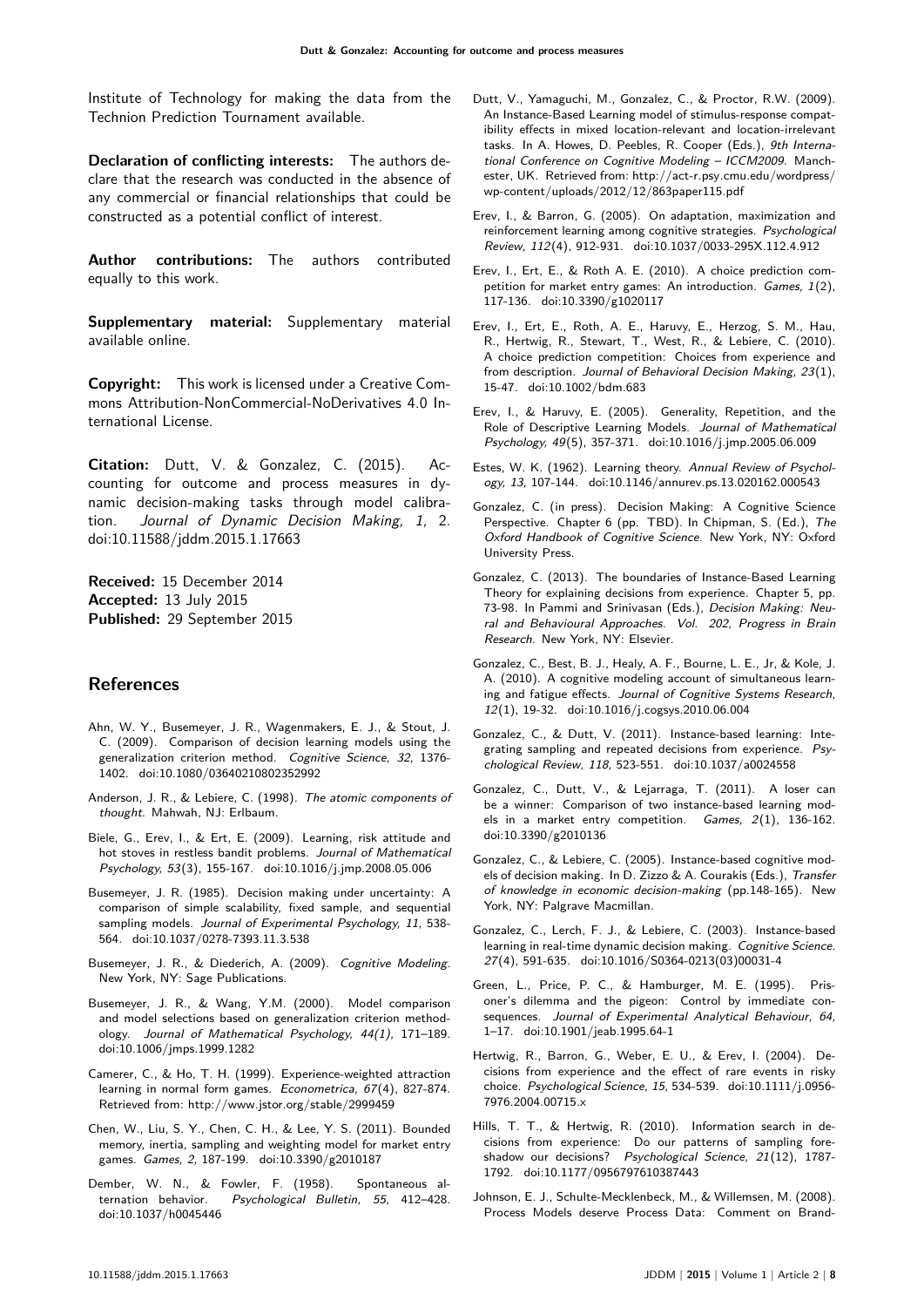stätter, Gigerenzer, & Hertwig (2006). Psychological Review, 115(1), 263-272. [doi:10.1037/0033-295X.115.1.263](http://dx.doi.org/10.1037/0033-295X.115.1.263)

- Lebiere, C. (1999). Blending: An ACT-R mechanism for aggregate retrievals. Paper presented at the Sixth Annual ACT-R Workshop at George Mason University. Retrieved from: [http://act-r.psy.cmu.edu/wordpress/wp-content/themes/](http://act-r.psy.cmu.edu/wordpress/wp-content/themes/ACT-R/workshops/1999/talks/blending.pdf) [ACT-R/workshops/1999/talks/blending.pdf](http://act-r.psy.cmu.edu/wordpress/wp-content/themes/ACT-R/workshops/1999/talks/blending.pdf)
- Lebiere, C., Gonzalez, C., & Martin, M. (2007). Instancebased decision making model of repeated binary choice. In Proceedings of the 8th International Conference on Cognitive Modeling (pp. 67-72). Oxford, UK: Psychology Press. Retrieved from: [http://repository.cmu.edu/cgi/viewcontent.cgi](http://repository.cmu.edu/cgi/viewcontent.cgi?article=1083&context=sds) [?article=1083&context=sds](http://repository.cmu.edu/cgi/viewcontent.cgi?article=1083&context=sds)
- Lebiere, C., Gonzalez, C., & Warwick, W. (2009). A comparative approach to understanding general intelligence: Predicting cognitive performance in an open-ended dynamic task. In Goertzel, B., Hitzler, P., & Hutter, M., (Eds.), Proceedings of the Second Conference on Artificial General Intelligence, 103-107. Amsterdam-Paris: Atlantis Press. [doi:10.2991/agi.2009.2](http://dx.doi.org/10.2991/agi.2009.2)
- Lee, M. D., Zhang, S., Munro, M., & Steyvers, M. (2011). Psychological models of human and optimal performance in bandit problems. Cognitive Systems Research, 12, 164-174. [doi:10.1016/j.cogsys.2010.07.007](http://dx.doi.org/10.1016/j.cogsys.2010.07.007)
- Lejarraga, T., Dutt, V., & Gonzalez, C. (2012). Instancebased learning: A general model of repeated binary choice. Journal of Behavioral Decision Making, 25(2), 143-153. [doi:10.1002/bdm.722](http://dx.doi.org/10.1002/bdm.722)
- Martin, M. K., Gonzalez, C., & Lebiere, C. (2004). Learning to make decisions in dynamic environments: ACT-R Plays the beer game. In Proceedings of the Sixth International Conference on Cognitive Modeling (pp. 178-183). Mahwah, NJ: Erlbaum. Retrieved from: [http://repository.cmu.edu/cgi/](http://repository.cmu.edu/cgi/viewcontent.cgi?article=1087&context=sds) [viewcontent.cgi?article=1087&context=sds](http://repository.cmu.edu/cgi/viewcontent.cgi?article=1087&context=sds)
- Nevo, I., & Erev, I. (2012). On surprise, change, and the effect of recent outcomes. Frontiers in Psychology, 3, 1-9. [doi:10.3389/fpsyg.2012.00024](http://dx.doi.org/10.3389/fpsyg.2012.00024)
- Ratcliff, R. (1978). A theory of memory retrieval. Psychological Review, 85, 59–108. [doi:10.1037/0033-295X.85.2.59](http://dx.doi.org/10.1037/0033-295X.85.2.59)
- Ratcliff, R., & Smith, P. (2004). A comparison of sequential sampling modles for two-choice reaction time. Psychological Review, 111, 333–367. [doi:10.1037/0033-295X.111.2.333](http://dx.doi.org/10.1037/0033-295X.111.2.333)
- Rapoport, A., & Budescu, D.V. (1992). Generation of random series in two-person strictly competitive games. Journal of Experimental Psychology: General, 121, 352–363. [doi:10.1037/0096-](http://dx.doi.org/10.1037/0096-3445.121.3.352) [3445.121.3.352](http://dx.doi.org/10.1037/0096-3445.121.3.352)
- Rapoport, A., Erev, I., Abraham, E. V., & Olson, D. E. (1997). Randomization and adaptive learning in a simplified poker game. Organizational Behavior and Human Decision Processes, 69(1), 31-49. [doi:10.1006/obhd.1996.2670](http://dx.doi.org/10.1006/obhd.1996.2670)
- Scheres, A. & Sanfey, A.G. (2006). Individual differences in decision-making: drive and reward responsiveness affects strategic bargaining in economic games. Behavioral and Brain Functions, 2, 35. [doi:10.1186/1744-9081-2-35](http://dx.doi.org/10.1186/1744-9081-2-35)
- Suppes, P., & Atkinson, R.C. (1959). Markov Learning Models for Multiperson Situations, I. The Theory. Technical Report Prepared under Contract Nonr 255(17)(NR 171-034), 21, 1-78. Retrieved from: [http://suppes-corpus.stanford.edu/techreports/](http://suppes-corpus.stanford.edu/techreports/IMSSS_21.pdf) [IMSSS\\_21.pdf](http://suppes-corpus.stanford.edu/techreports/IMSSS_21.pdf)
- Tolman, E.C. (1925). Purpose and cognition: The determiners of animal learning. Psychological Review, 32, 285–297. [doi:10.1037/h0072784](http://dx.doi.org/10.1037/h0072784)
- Tversky, A., & Kahneman, D. (1992). Advances in prospect theory: Cumulative representation of uncertainty. Journal of Risk Uncertainty, 9, 195–230. [doi:10.1007/BF00122574](http://dx.doi.org/10.1007/BF00122574)

Vandekerckhove, J., & Tuerlinckx, F. (2007). Fitting the Ratcliff diffusion model to experimental data. Psychonomic Bulletin & Review, 14, 1011-1026. [doi:10.3758/PBR.15.6.1229](http://dx.doi.org/10.3758/PBR.15.6.1229)

# **Appendix**

# **Decision Rule**

A choice is made in the model in trial  $t+1$  as the selection of an alternative with the highest blended value as per Equation 1 (below).

## **Blending and activation mechanisms**

The blended value of alternative *j* is defined as

$$
V_j = \sum_{i=1}^n p_i x_i \tag{1}
$$

Where  $x_i$  is the value of the observed outcome in the outcome slot of an instance *i* corresponding to the alternative  $j$ , and  $p_i$  is the probability of that instance's retrieval from memory (for the case of our binarychoice task in the experience condition, the value of *j* in Equation 1 could be either Risky or Safe). The blended value of an alternative is the sum of all observed outcomes  $x_i$  in the outcome slot of corresponding instances, weighted by the instances' probability of retrieval.

#### **Probability of Retrieving Instances**

In any trial *t*,the probability of retrieving instance *i* from memory is a function of that instance's activation relative to the activation of all other instances corresponding to thatalternative, given by

$$
P_{i,t} = \frac{e^{\frac{A_{i,t}}{\pi}}}{\sum_{j} e^{\frac{A_{i,t}}{\pi}}}
$$
 (2)

Where  $\pi$  is random noise defined as  $s \times$ √ 2 *s* and is a free noise parameter. The noise parameter *s* captures the imprecision of retrieving instances from memory.

#### **Activation of Instances**

The activation of each instance in memory depends upon the *activation* mechanism originally proposed in ACT-R [2]. According to this mechanism, for each trial *t*, *activation*  $A_{i,t}$  of instance *i* is:

$$
A_{i,t} = \ln\left(\sum_{t_i \in 1, ..., t-1} (t - t_i)^{-d}\right) + s \times \ln\left(\frac{1 - y_{i,t}}{y_{i,t}}\right) \tag{3}
$$

Where  $d$  is a free decay parameter, and  $t_i$  is a previous trial when the instance *i* was created or its activation was reinforced due to an outcome observed in the task (the instance *i* is the one that has the observed outcome as the value in its outcome slot). The summation will include a number of terms that coincides with the number of times an outcome has been